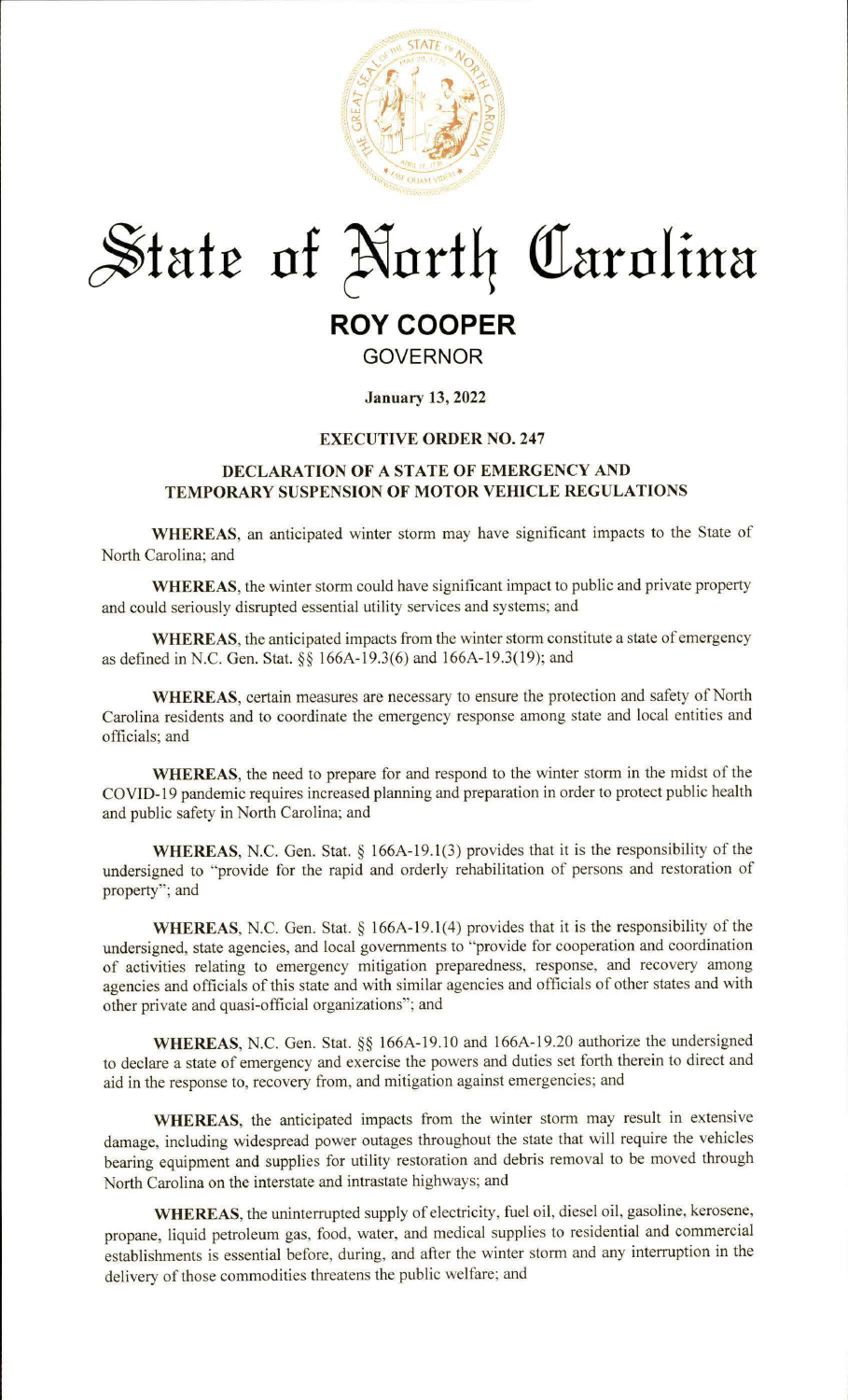**WHEREAS,** the prompt restoration of utility services is essential to the safety and wellbeing of the State's residents; and

**WHEREAS,** N.C. Gen. Stat. § 166A-19.10(3) authorizes the undersigned to delegate any gubernatorial authority vested in him under the Emergency Management Act, and to provide for the subdelegation of that authority; and

**WHEREAS,** under N.C. Gen. Stat. § 166A-19.30(b)(3) the undersigned, with the concurrence of the Council of State, may regulate and control the flow of vehicular traffic and the operation of transportation services; and

**WHEREAS,** under N.C. Gen. Stat. § 166A-19.30(b)(4), the undersigned, with the concurrence of the Council of State, may waive a provision of any regulation or ordinance of a state agency which restricts the immediate relief of human suffering; and

**WHEREAS,** the undersigned has found that residents may suffer losses and further widespread damage within the meaning of N.C. Gen. Stat. §§ 166A-19.3 and 166A-19.21(b); and

**WHEREAS,** 49 C.F.R. § 390.23 allows the Governor of a State to suspend the rules and regulations under 49 C.F.R. Parts 390-399 for up to thirty (30) days if the Governor determines that an emergency condition exists; and

**WHEREAS,** nothing contained in this declaration shall be construed as an exemption from the controlled substances and alcohol use and testing requirements (49 C.F.R. Part 382), the commercial driver's license requirements (49 C.F.R. Part 383), the financial responsibility (insurance) requirements ( 49 C.F.R. Part 3 87), operating authority ( 49 C.F .R. Part 365), applicable size and weight requirements, ill or fatigued operator (49 C.F.R. Part 392.3) or any other portion of the regulations not specifically identified; and

**WHEREAS,** pursuant to N.C. Gen. Stat. § 166A-19.70(g), upon the recommendation of the North Carolina Commissioner of Agriculture and the existence of an imminent threat of severe economic loss of livestock, poultry or crops ready to be harvested, the Governor shall direct the North Carolina Department of Public Safety ("DPS") to temporarily suspend weighing vehicles used to transport livestock, poultry or crops ready to be harvested; and

**WHEREAS,** pursuant to N.C. Gen. Stat.§ [166A-19.70,](https://166A-19.70) the Governor may declare that the health, safety, or economic well-being of persons or property requires that the maximum hours of service for drivers prescribed by N.C. Gen. Stat. § 20-381 should be waived for (1) persons transporting essential fuels, food, water, non-alcoholic beverages, medical supplies, feed for livestock and poultry, (2) persons transporting livestock, poultry, and crops ready to be harvested and (3) vehicles used in the restoration of utility and transportation services; and

**WHEREAS,** the undersigned has sought and obtained concurrence from the Council of State on the provisions of this Executive Order requiring concurrence.

**NOW, THEREFORE,** pursuant to the authority vested in me as Governor by the Constitution and the laws of the State of North Carolina, **IT IS ORDERED:** 

# **Section 1.**

I hereby declare that a state of emergency, as defined in N.C. Gen. Stat. §§ 166A-19.3(6) and 166A-19.3(19), exists in the State of North Carolina due to the impact from the winter storm.

For purposes of this Executive Order, the emergency area is the entire State of North Carolina ("the Emergency Area").

# **Section 2.**

I order all state and local government entities and agencies to cooperate in the implementation of the provisions of this declaration and the provisions of the North Carolina Emergency Operations Plan ("the Plan").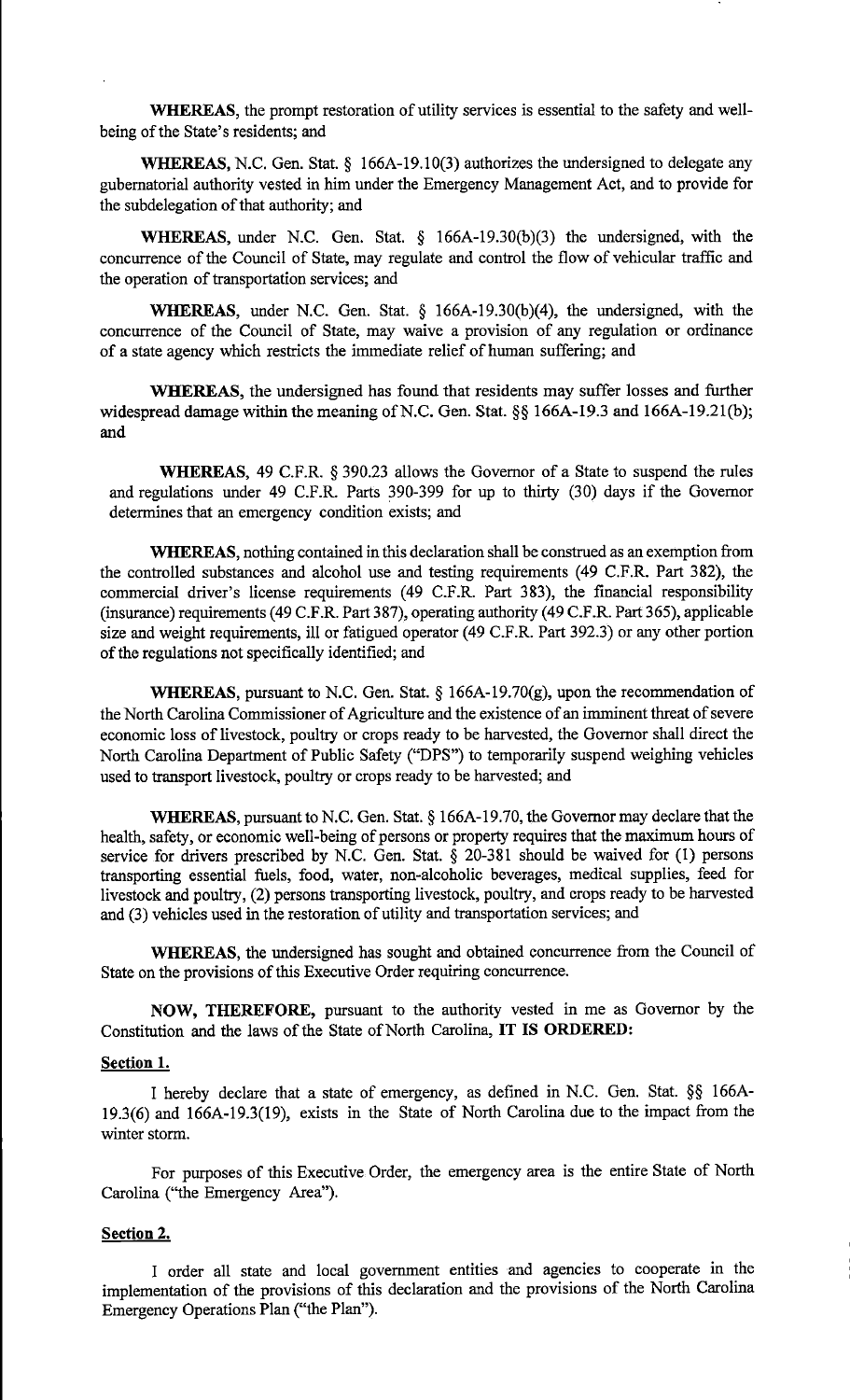#### **Section 3.**

I delegate to Eddie M. Buffaloe, Jr, the Secretary of DPS, or his designee, all power and authority granted to and required of me by Article IA of Chapter 166A of the North Carolina General Statutes for the purpose of implementing the Plan and deploying the State Emergency Response Team to take the appropriate actions necessary to promote and secure the safety and protection of the populace in North Carolina.

#### **Section 4.**

Secretary Buffaloe, as Chief Coordinating Officer for the State of North Carolina, shall exercise the powers prescribed in N.C. Gen. Stat. § 143B-602.

#### **Section 5.**

I further direct Secretary Buffaloe, or his designee, to seek assistance from any and all agencies of the United States Government as may be needed to meet the emergency and to seek reimbursement for costs incurred by the state in responding to this emergency.

#### **Section 6.**

DPS, in conjunction with the North Carolina Department of Transportation ("DOT"), shall waive the maximum hours of service for drivers prescribed by **DPS** pursuant to N.C. Gen. Stat. § 20-381.

#### **Section 7.**

DPS, in conjunction with DOT, shall waive certain size and weight restrictions and penalties arising under N.C. Gen. Stat. §§ 20-116, 20-118, and 20-119, certain registration requirements and penalties arising under N.C. Gen. Stat. §§ 20-86.1 and 20-382, and certain registration and filing requirements and penalties arising under N.C. Gen. Stat. §§ [105-449.45](https://105-449.45), [105-449.4 7](https://105-449.47), and [105-449.49](https://105-449.49) for vehicles supporting emergency relief efforts in the Emergency Area.

#### **Section 8.**

Notwithstanding the waivers set forth above, size and weight restrictions and penalties have not been waived under the following conditions:

- a. When the vehicle weight exceeds the maximum gross weight criteria established by the manufacturer ("GVWR") or 90,000 pounds gross weight, whichever is less.
- b. When the vehicle weight exceeds a single-axle weight of 22,000 pounds, a tandem-axle weight of 42,000 pounds, or a gross weight of 90,000 pounds.
- c. When the vehicle consists of a five (5) or more axle combination vehicle that exceeds a single-axle weight of 26,000 pounds, a tandem-axle weight of 42,000 pounds and a gross weight 90,000 pounds, with a length of at least forty-eight (48) feet between the center of axle one and the center of the last axle of the vehicle and a minimum of eleven (11) feet between the center of axle one and the center of axle two of the vehicle.
- d. When the vehicle consists of a two-axle vehicle that exceeds a gross weight of 37,000 pounds and a single-axle weight of no more than 27,000 pounds, with a length of at least fourteen (14) feet between the center of axle one and the center of axle two of the vehicle.
- e. When a vehicle and vehicle combination exceed twelve (12) feet in width and the total overall vehicle combination's length exceeds seventy-five (75) feet from bumper to bumper.
- f. Vehicles and vehicle combinations subject to exemptions or permits by authority of this Executive Order shall not be exempt from the requirement of having (A) a yellow banner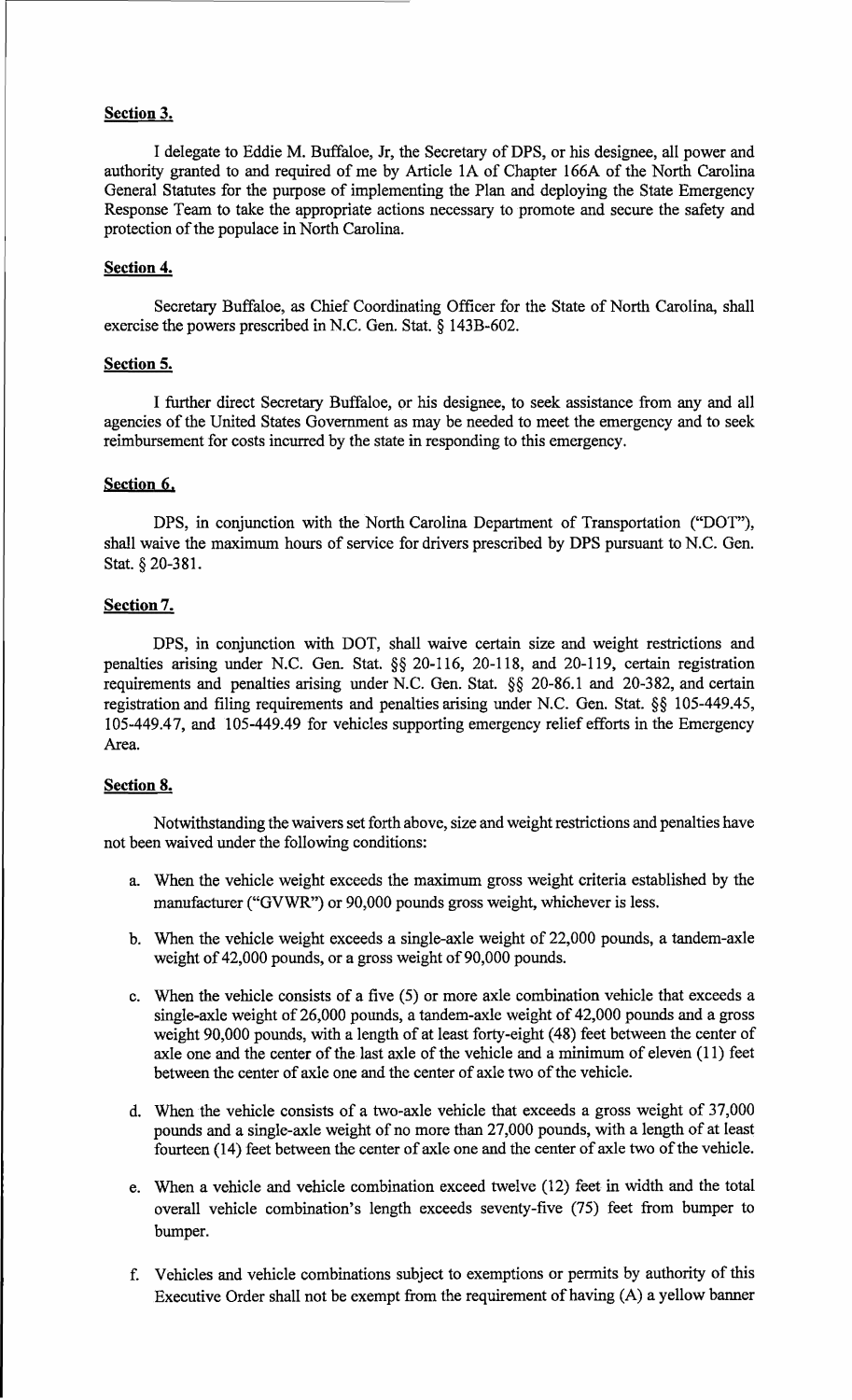on the front and rear that is seven (7) feet long and eighteen (18) inches wide and bears the legend "Oversized Load" in ten (10) inch black letters, 1.5 inches wide and (B) red flags measuring eighteen (18) inches square on all sides at the widest point of the load. In addition, when operating between sunset and sunrise, a certified escort shall be required for loads exceeding eight  $(8)$  feet six  $(6)$  inches in width.

- g. Commercial vehicles operating outside the normal weight, height, and length restrictions under the authority of this State of Emergency shall be issued permits by the DOT. Said vehicles shall be subject to any special conditions the DOT and DPS may list on applicable permits. Nothing in this Executive Order shall be construed to allow any vehicle to exceed weight limits posted for bridges and like structures, nor shall anything in this Executive Order be construed to relieve compliance with restrictions other than those specified in this Executive Order or from any statute, rule, order, or other legal requirement not specifically waived herein.
- h. Oversize permits may be issued by the DOT, Oversize/Overweight Unit, during normal business hours, Monday through Friday by calling 1-888-221-8166 or contacting them through the online portal at<https://connect.ncdot.gov/business/trucking/Pages>/ overpermits.aspx.

# **Section 9.**

Vehicles referenced under Sections 7 and 8 of this Executive Order shall be exempt from the following registration requirements, except where otherwise noted below:

- a. The requirement to obtain a temporary trip permit and payment of the associated \$50.00 fee listed in N.C. Gen. Stat. § [105-449.49.](https://105-449.49)
- b. The registration requirements under N.C. Gen. Stat.§§ 20-382.1 and 20-382 concerning interstate for-hire authority; however, vehicles shall maintain the required limits of insurance as required.
- c. Non-participants in North Carolina's International Registration Plan and International Fuel Tax Agreement will be permitted to enter North Carolina in accordance with the exemptions identified by this Executive Order.

# **Section 10,**

The size and weight exemption for vehicles will be allowed on all DOT designated routes, except those routes designated as light traffic roads under N.C. Gen. Stat. § 20-118. This Executive Order shall not be in effect on bridges posted pursuant to N.C. Gen. Stat. § 136-72 and Interstate highways.

#### **Section 11,**

The waiver of regulations under Title 49 of the Code of Federal Regulations does not apply to the Commercial Drivers' License and Insurance Requirements. This waiver shall be in effect for thirty (30) days or the duration of the emergency, whichever is less.

# **Section 12,**

The North Carolina State Highway Patrol shall enforce the conditions set forth in Sections 6 through 11 of this Executive Order in a manner that does not endanger North Carolina motorists.

# **Section 13.**

Upon request by law enforcement officers, exempted vehicles must produce documentation sufficient to establish that their loads are for use in (I) providing direct assistance